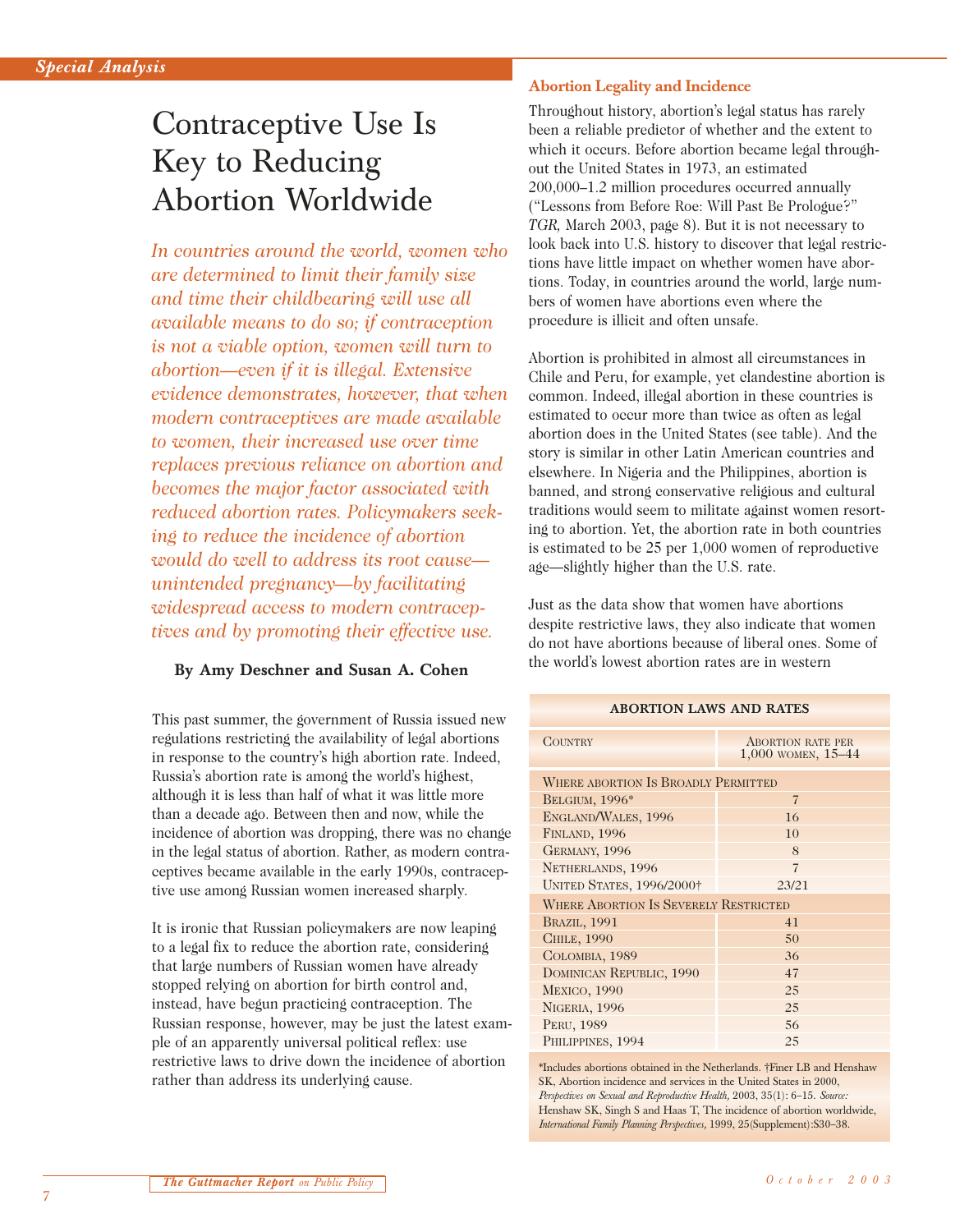European countries, where abortion is not only legal but also covered as a standard service by national health insurance systems: For example, the abortion rate in Germany is less than one-quarter that in Columbia, and the rate in the Netherlands is some six times lower than the rate in the Dominican Republic.

#### **The Case for Contraception**

The trend toward women wanting and having smaller families, and trying to time their children's births, is nearly universal. For decades, women in the United States, like those in many European countries, typically have wanted no more than two children, whereas in Latin America, Asia, the Middle East and North Africa, women now generally want 2–3 children. Large families are still desired in Sub-Saharan Africa, 5–6 children on average, but even there, women want smaller families than their mothers and grandmothers did.

In societies in which the desire for smaller families is strong, women will use every available resource and method to control their fertility. In the case of Russia and many other eastern European countries—where small families have long been the norm but modern contraceptives have mostly not been available—abortion rates historically have been among the world's highest. (Until quite recently, the contraceptive options available to Russians were largely low-quality condoms and one-sizefits-all diaphragms.) Russia legalized abortion in 1955 in response to the public health problem of illegal procedures. At that time, it was not uncommon for a woman wanting only two children to have 10 or more abortions in her lifetime, and as late as 1990, Russia's abortion rate was well over 100 per 1,000 women of reproductive age.

## **DRAMATIC RESULTS**

*Between 1988 and 2001, modern contraceptive use increased in Russia by 74%, while the abortion rate declined by 61%.*



The situation began to change in the late 1980s, when free market reforms opened the door to modern contraceptives made in western Europe. Then in 1992, the Russian government, which had always subsidized abortion services, began subsidizing family planning programs and promoting contraceptive use by distributing free contraceptives. The results have been dramatic: In the ensuing decade, contraceptive use rose and the abortion rate plummeted (see chart).

Recent policy changes threaten this emerging success story, however. Antiabortion and anti–family planning sentiment has been growing among the country's policymakers amidst pressure from the Russian Orthodox Church and deepening social anxiety over an impending "birth dearth." (Some experts predict that rising death rates and low birthrates could shrink Russia's population by about one-third over the next 50 years.) The government ceased its support for contraceptive programs in 1997, and the abortion restrictions implemented this August sharply limit women's access to abortions after the first trimester by eliminating twothirds of the "social" conditions previously justifying second-trimester procedures.

Although the impact of these policy changes remains to be seen, making later abortions harder to obtain is not likely to affect the country's birthrate. (Russian women say more favorable economic conditions will help that situation, according to a recent story in the *Los Angeles Times.*) Nor will it have much impact on the abortion rate, as more than 90% of all abortions in Russia take place in the first trimester. On the other hand, a leading antiabortion parliamentarian was quoted in the *Times* as declaring that the second-trimester restrictions are "only the first step."

Meanwhile, despite being cut off by the central government, many Russian family planning clinics continue to subsist on local funding. Tellingly, according to a recent report on CNN's Web site, while abortion rates continue to decline throughout Russia, they are dropping more rapidly where clinics remain. For example, in the region of Dubna, where clinics are still active, the abortion rate is only about half the national average. Vladimir Serov, deputy director of Moscow's Scientific Center for Obstetrics, Gynecology and Perinatology, believes that the government's lack of support for contraceptive services deserves much of the blame for why abortion is still so prevalent in Russia. "Restrictions [on abortion] are useless," asserts Serov. "We need to promote a healthy way of life and family planning."

## **Time, Method Mix and Quality of Care**

In many countries, the shift from relying on abortion to more widespread contraceptive practice is neither as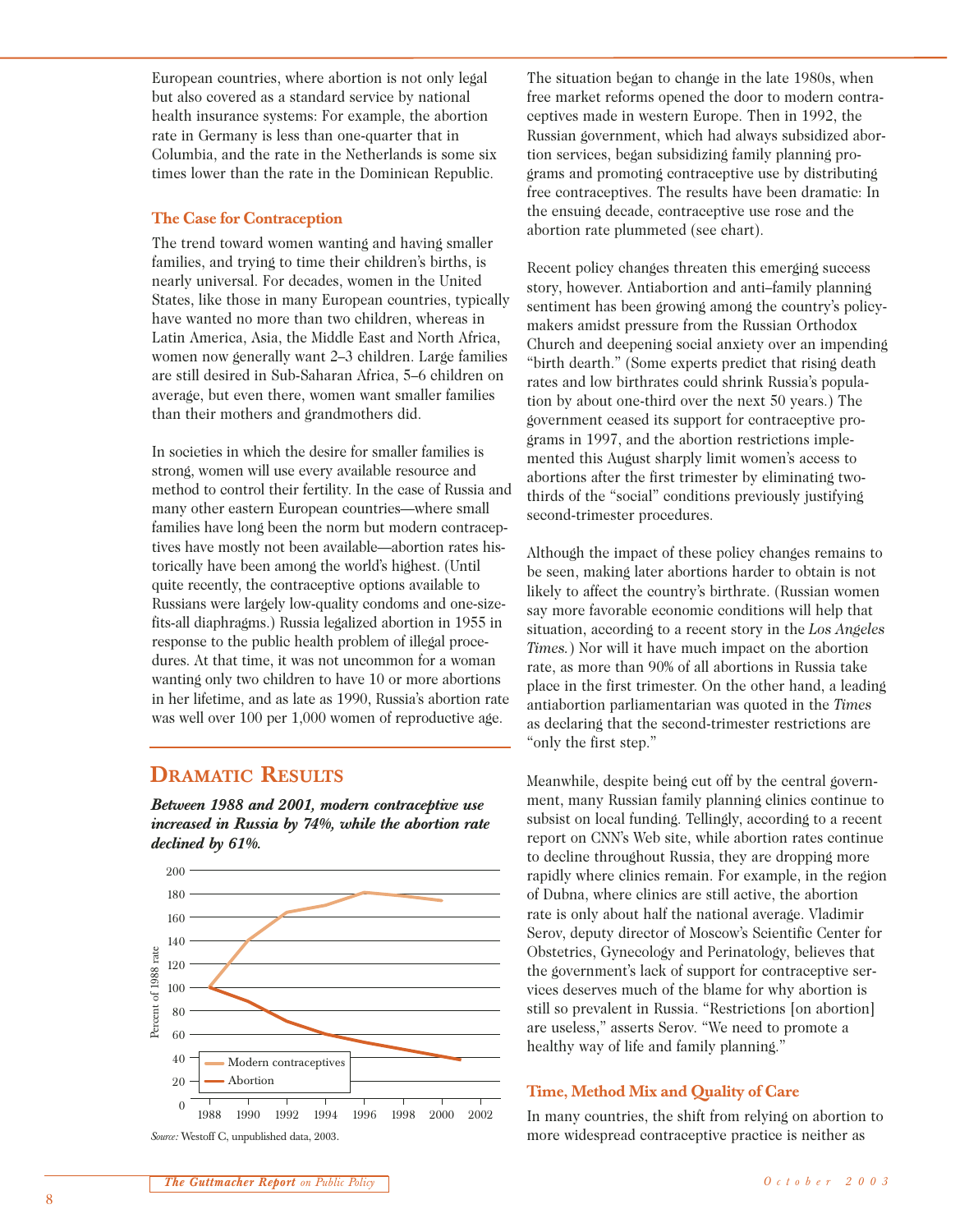# **IT TAKES TIME**

*Initially, rapid fertility decline in South Korea was accompanied by increases in both contraceptive use and abortion; over time, abortion rates turned downward while contraceptive use continued to climb.*



*Note:* Abortion rates are expressed per 1,000 women of reproductive age, contraceptive prevalence per 100 married women of reproductive age and TFRs per 10 women. *Source:* Marston C and Cleland J, Relationships between contraception and abortion: a review of the evidence, *International Family Planning Perspectives,* 2003, 29(1):6–13.

abrupt nor as dramatic as it was in Russia. Although the end result is almost always the same, the patterns can vary depending on many factors, including whether overall desired family size is still dropping or has already stabilized, how much women had been using abortion to control their fertility prior to the introduction of contraception, and the availability and accessibility of modern versus traditional methods.

South Korea, for example, experienced a dramatic decrease in desired family size beginning in the 1960s, and the average number of children per woman fell by more than half over a 20-year period. During most of this period, abortion and contraceptive prevalence rates rose simultaneously as women's motivation for small families intensified. Eventually, as the country's total fertility rate began to stabilize, the abortion rate stabilized and then began to fall, while contraceptive use continued to increase (see chart).

Abortion rates in South Korea took so long to start their decline in large part because of women's continued reliance on less effective, traditional contraceptive methods. Above and beyond an overall increase in contraceptive use, a shift from traditional methods, such as withdrawal, to more effective, modern methods can have a significant impact on a country's abortion rate.

This can be seen in Turkey, where abortion rates

dropped from 45 to 24 per 1,000 married women between 1988 and 1998, while overall contraceptive use rates remained essentially the same. According to an analysis by Pinar Senlet and colleagues published in the March 2001 issue of *Studies in Family Planning,* use of modern contraceptives in Turkey increased during that time, while use of traditional methods decreased. Between 1993 and 1998, the shift to modern method use was most pronounced among women in their peak reproductive years (25–39), the same age-group which had the most pronounced decline in abortion rate.

Senlet and colleagues conclude, "Marked reductions in the number of abortions have been achieved in Turkey through improved contraceptive use rather than increased use." Given that withdrawal is still the method of contraception most commonly practiced by Turkish women and that almost half of all abortions in Turkey are preceded by the failure or discontinuation of a traditional method, the authors suggest that "shifts in the method mix toward more effective methods and more effective use of methods have considerable potential to reduce abortion levels, even in the absence of increased use."

Meanwhile, a long-term study of the impact of family planning service delivery in the rural Matlab district of Bangladesh demonstrates the important role that quality of care can play in suppressing a country's abortion rate even in a period of rapid transition to smaller family size. Since 1977, the Maternal and Child Health and Family Planning Project (MCH-FP) has been providing family planning services in Matlab, and compared with the standard services provided by government Health and Family Welfare Centres, MCH-FP services are characterized by a broader mix of contraceptive methods, more home visits by family planning workers and more time spent counseling individual women. In 1979, the abortion rate in the MCH-FP area was the same as the rate in the comparison area, but by 1998, the abortion rate in the comparison area was three times higher than the MCH-FP area's rate. This is a direct result of the fact that unintended pregnancy, which declined in both areas, dropped much more where MCH-FP services were available (see chart, page 10).

The authors of the analysis note that during this 20 year period, fertility in Bangladesh dropped dramatically, from about 6.5 to 3.3 births per woman. In addition, they observe that "the remarkable fertility declines that have occurred throughout Bangladesh have been achieved with much less abortion than in other countries with similar fertility declines." In large part, they credit "the political priority that the Bangladesh government has placed on fertility reduction and family planning services," stating that even in the comparison area, "it is very likely that abortion…would have been higher were it not for the